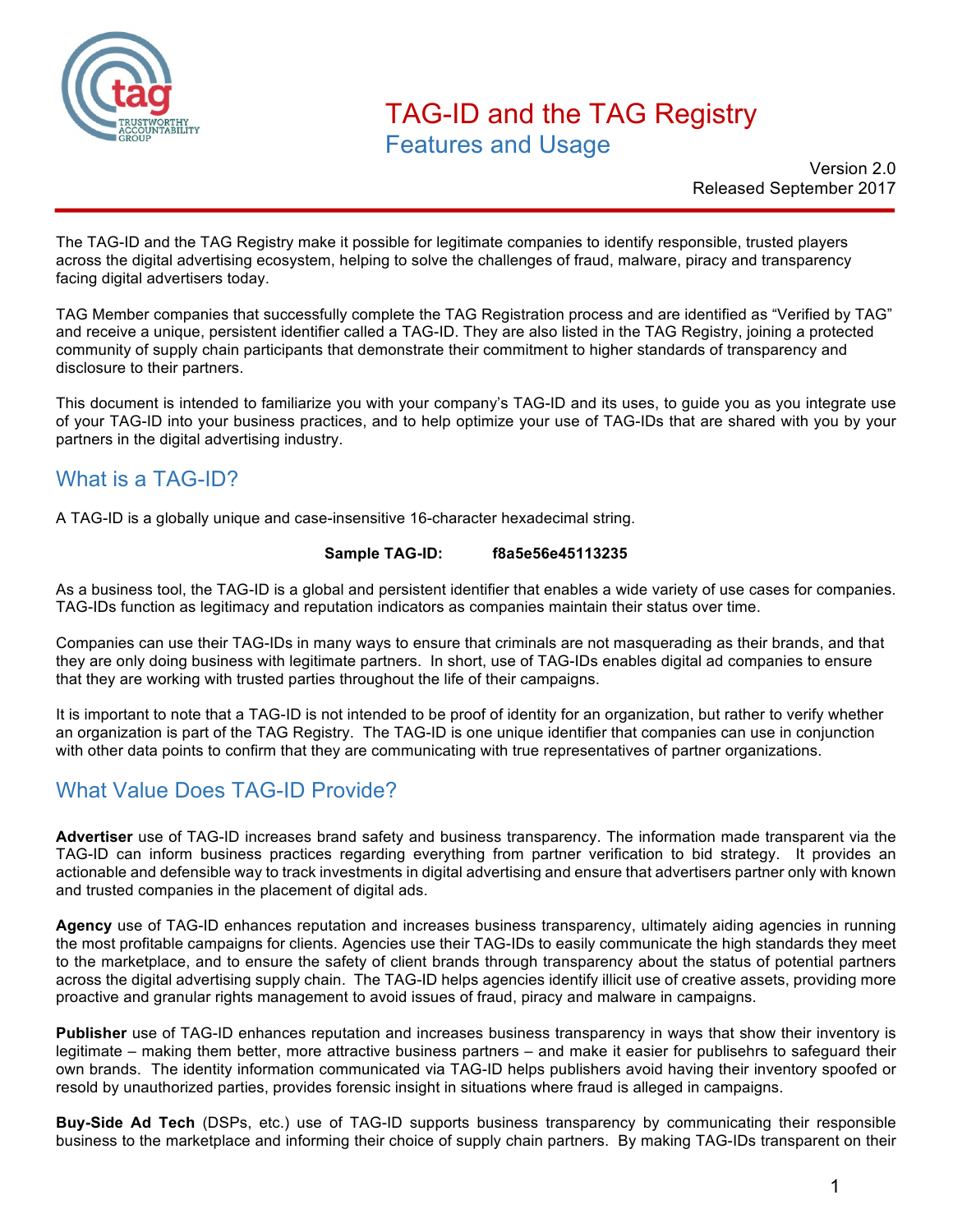platforms, buy-side ad tech also enables buyers to recognize authentic inventory sources, helps parties on both sides of a transaction make more informed choices about potential digital advertising partners, and provides valuable forensic insight in situations where fraud is alleged in campaigns.

**Sell-Side Ad Tech** (SSPs, Exchanges, Ad Networks, etc.) use of TAG-ID supports business transparency by communicating their responsible business to the marketplace and informing their choice of supply chain partners. By making TAG-IDs transparent on their platforms, sell-side ad tech can also enable parties on both sides of a transaction make more informed choices about potential digital advertising partners.

**Vendor** (anti-piracy, anti-fraud, anti-malware, and measurement companies) enhances reputation and supports business transparency by communicating their responsible business to the marketplace. TAG-ID is key in identifying vendors as legitimate supply chain partners, authorized resellers, etc.

## How Should My Company Use its TAG-ID?

Some uses of the TAG-ID are relevant to all companies in the digital advertising supply chain, while other are only relevant to specific business types.

|                                                                                       | <b>Advertiser</b> | <b>Agency</b> | <b>Publisher</b> | <b>Buy-Side</b><br>Ad Tech | Sell-Side<br>Ad Tech | Vendor |
|---------------------------------------------------------------------------------------|-------------------|---------------|------------------|----------------------------|----------------------|--------|
| <b>Sharing TAG-ID</b>                                                                 |                   |               | $\checkmark$     |                            |                      |        |
| <b>Requesting and Verifying</b><br><b>TAG-ID in the TAG Registry</b>                  |                   |               | ✓                |                            |                      |        |
| <b>Employing TAG-ID in Partner</b><br><b>Onboarding, Contracting and</b><br>Reporting |                   |               | $\checkmark$     |                            |                      |        |
| <b>Appending TAG-ID to Ad</b><br><b>Creative</b>                                      | ✓                 |               |                  |                            |                      |        |
| <b>Employing TAG-ID in Ads.txt</b>                                                    |                   |               | ✓                |                            |                      |        |
| <b>Employing TAG-ID in</b><br><b>Payment ID System</b>                                |                   |               |                  |                            |                      |        |

## Sharing Your TAG-ID

Your company can share its TAG-ID with partners as a means of verifying legitimacy and reputation. Your TAG-ID is not a secret – it is meant to be shared with your partners and clients so that they can use it in identifying your organization.

When business partners and clients inquire into your company's TAG Registration or certification status, share your company's TAG-ID so that the recipient can verify your "TAG Registered" status, as well as any TAG certifications that your company has achieved.

When sharing your TAG-ID with a partner or client, inform recipients that they can verify your TAG-ID using the TAG Registry, accessible via the TAG website or API.

TAG will never share your company's TAG-ID with external parties. TAG will only confirm the validity of the given TAG-ID through the TAG Registry.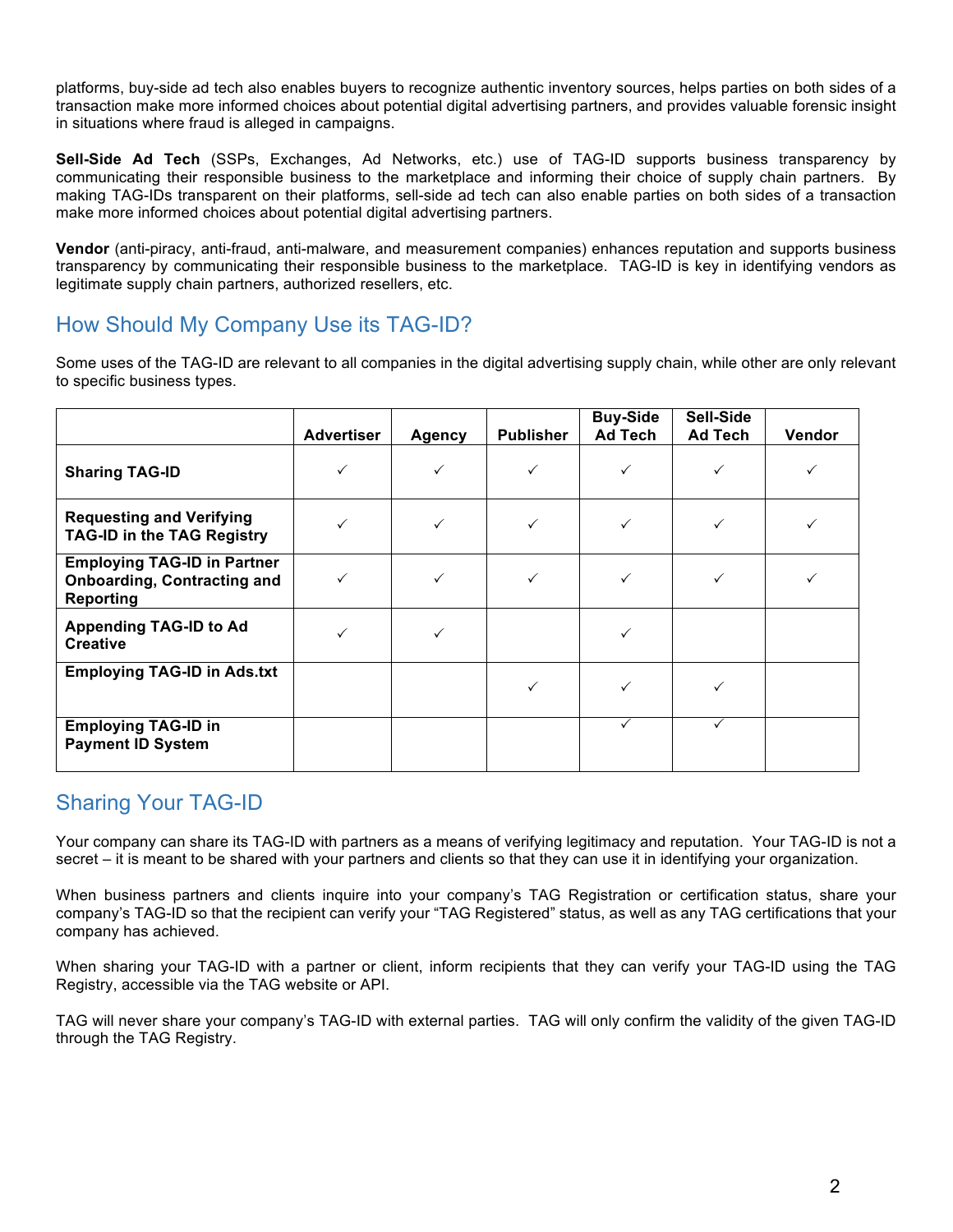## Requesting and Verifying TAG-ID in the TAG Registry

Your company can ask its partners in the digital advertising industry to provide their TAG-IDs as a means of verifying their legitimacy and reputation. When you have been given a TAG-ID and are in the process of verifying its validity, take special care to utilize other operating procedures to confirm you are communicating with true representatives of your partner.

Use the TAG Registry to "look up" TAG-IDs provided by your partners to verify that they are indeed known and reputable "TAG Registered" companies.

The TAG Registry can confirm in real-time whether a TAG-ID provided is associated with a company name, or whether a company is included in the TAG Registry.

Please note that the TAG Registry will not reveal a company's TAG-ID when a Company Name is entered, as a TAG-ID can only be disclosed by the company to whom it is assigned.

#### **Accessing the TAG Registry via the TAG-ID Verification Tool**

Companies can access the TAG Registry and use the TAG-ID Verification Tool online at https://tagtoday.net/tagregistry/.

You can verify a company's status in the TAG Registry by entering a Company Name or its TAG-ID.

- If you are not sure whether your digital supply chain partner is TAG Registered, enter its Company Name to learn its status in the TAG Registry.
- If your supply chain partner has provided its TAG-ID as a means of verification, enter that TAG-ID to confirm the company to whom that identifier has been assigned.

#### Entering a Company Name

If the Company Name entered in the TAG-ID Verification Tool matches a company with an active TAG Registration, the TAG Registry will confirm that the Company's TAG Registration is active:

"Acme Company's TAG Registration status is Active.

Please contact the company's compliance officer to receive their TAG-ID."

The TAG Registry will also respond if it is unable to validate a company's status based on the company name entered:

"Acme Company was not found in the TAG Registry."

If you do not know the specific TAG-ID of a given company, TAG will only confirm if the company is listed the TAG Registry or not (i.e. TAG will not share the TAG-ID of that company to you). TAG will never share your TAG-ID to external parties and will only confirm validity of the given TAG-ID.

If a company cannot be found in the TAG Registry, the Company Name entered may not be an exact match to an active company in the TAG Registry, or a company's TAG Registration status has expired. Please check that you have correctly typed in the Company Name. If you are still unable to validate a company's status, please ask your partner for the exact Company Name on its TAG Registry listing.

#### Entering a TAG-ID

If the identifier entered is a valid TAG-ID, the TAG Registry will return the name of the company to which that TAG-ID is assigned:

"This TAG-ID is Active and is associated with Acme Company."

The TAG Registry will also respond if it is unable to validate a company's status based on the TAG-ID entered: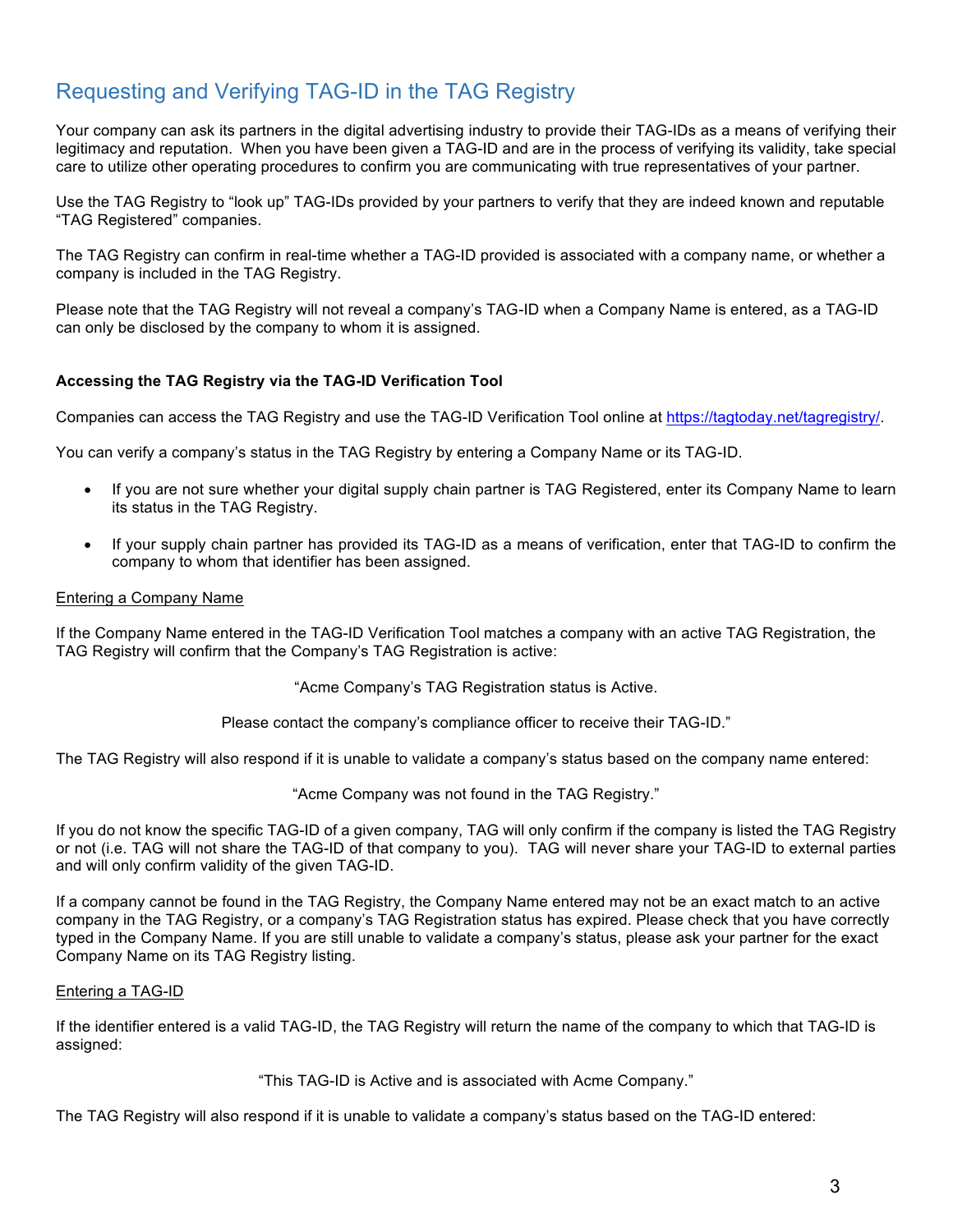"This TAG-ID was not found in the TAG Registry and cannot be validated."

If an identifier cannot be found in the TAG Registry, the identifier may not be an exact match to the TAG-ID of an active company in the TAG Registry, or the TAG-ID is valid but associated with a company whose TAG Registration status has expired. Please check that you have correctly typed in the TAG-ID provided by your partner (noting that TAG-IDs are not case-sensitive). If you are still unable to find the TAG-ID in the TAG Registry, please contact your partner for additional information.

#### Accessing the TAG Registry via API

Companies can now verify their partners' TAG-IDs through an automated process by using an API connection with the TAG Registry. The TAG Product Specification for TAG Registry API provides full details on how to establish and use an API connection to the TAG Registry. If you do not have that document, please contact info@tagtoday.net.

## Employing TAG-ID in Partner Onboarding, Contracting and Reporting

#### **TAG-ID in Internal Supply Partnership Onboarding**

Companies that work with any number of supply sources need an internal tool for onboarding new supply partners and for managing current ones. TAG-IDs, which are easily and quickly ingestible identifiers, allow organizations to conduct preliminary assessments of supply sources, streamline onboarding operations, and coordinate ongoing management.

#### **TAG-ID in Business Identity Verification**

Direct partners looking to establish a more trusted relationship can exchange their TAG-IDs to verify each other's business identity when drafting SOWs, preparing IOs, mapping S2S integrations, etc.

#### **TAG-ID in Offline Partnership Contracts**

All companies can share their TAG-ID or check partners' TAG-IDs in offline partnership contracts. TAG encourages companies to include the request for a partner's TAG-ID as part of all standard contracts.

Additionally, customers of various service providers (anti-fraud, anti-malware, viewability, brand protection, et al.) benefit from a common ID system across vendor reports and diagnostics.

#### **TAG-ID in RFPs and IOs**

**Advertisers**, **Agencies** and **Publishers** can share their TAG ID or check partners' TAG IDs in any RFP/IO development. TAG encourages companies to include a TAG-ID field in all IO, RFP and Media Plan templates.

Companies can also include verification of a partner's TAG-ID as part of its "credit check" prior to direct buys.

**Buy-Side Ad Tech** and **Supply-Side Ad Tech** can also share their TAG ID in any RFP/IO tech, by allowing their proprietary technology to support sharing TAG-ID.

Additionally, customers of various **Vendors** (anti-fraud, anti-malware, viewability, brand protection, et al.) benefit from a common ID system across vendor reports and diagnostics.

#### **TAG-ID in Reporting**

Advertisers and Agencies cab work with data sources to include TAG-ID unique business identifiers in delivered reports.

For example, in ad verification reporting, Advertisers can look for TAG-IDs from publishers' ads.txt files, to verify the authorized digital resellers supply path.

#### Employing TAG-ID in Ads.txt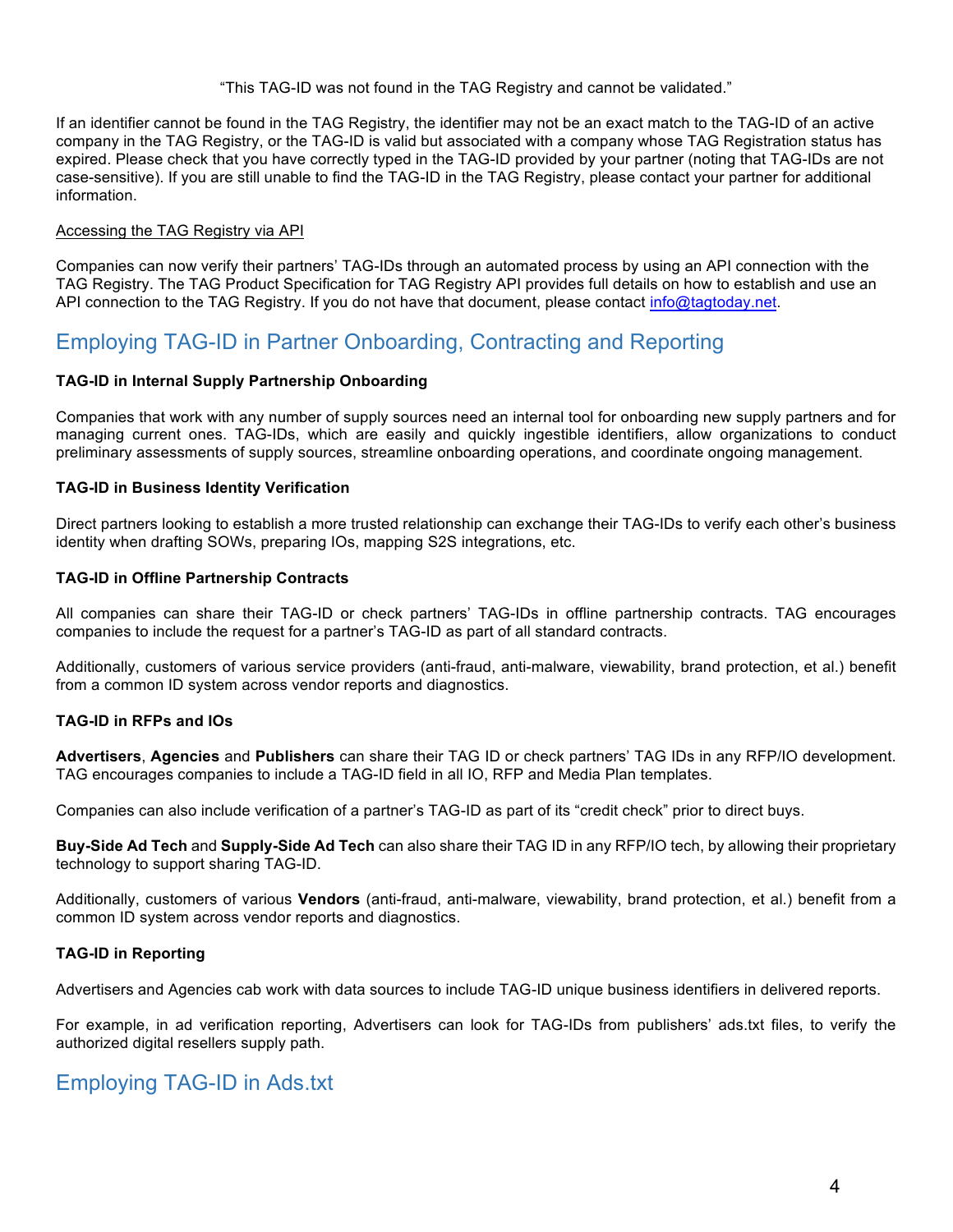Ads.txt is a simple, flexible, and secure method for publishers and distributors to declare who is authorized to sell their inventory, improving transparency for programmatic buyers. You can learn more about Ads.txt and download the Ads.txt Specification at https://iabtechlab.com/ads-txt/.

Using Ads.txt, **Publishers** can share their TAG-IDs and those of their authorized reseller by hosting a text file web page that is available for buyers and intermediaries to crawl and verify the inventory.

The Ads.txt specification helps **Sell-Side Ad Tech** support their publishers by communicating their authorized resellers on sell-side platforms.

The Ads.txt specification provides a mechanism for **Advertisers**, **Agencies** and **Buy-Side Ad Tech** to confirm a publisher's domain, seller account ID, authorized resellers, and the publisher's TAG-ID. These components can then be used in buyer targeting strategies to buy legitimate non-fraudulent inventory.

Vendors can benefit from Ads.txt as well. TAG-IDs found in Ads.txt files can be attributed to businesses and TAG-IDs may provide additional layer of in ad verification.

## Employing TAG-ID in the Payment ID System

The Payment ID System enables companies to ensure that payments made in the digital ad ecosystem are going to legitimate companies. The Payment ID System creates transparency by linking identifiers for partners from whom a company buys ad inventory and those buying from that company to their inventory, effectively "following the money" across the entire digital advertising supply chain to prevent criminals from receiving ad spend. TAG-IDs are used in the Payment ID System as "Intermediary IDs," one of two identifiers that intermediaries append to transactions in order to create a chain of custody for a single digital advertising transaction. To learn more and implement the Payment ID System, please reference the *TAG Product Specification for Payment ID System*.

**Supply-Side Ad Tech** use their TAG-IDs as the required Intermediary IDs appended to transactions, helping to create Payment ID Chains ("pchains") that make transparent the supply chain paths of legitimate inventory.

**Buy-Side Ad Tech** can recognize and consume pchains (including the TAG-IDs employed as required Intermediary IDs). They keep records of the supply chain paths of legitimate inventory for later forensic use when fraud is alleged in those campaigns, and can also develop analytics based on pchains to inform buyers' pre-bid strategy.

### Safeguarding Against Misuse of Your TAG-ID

Your TAG-ID is not a secret – it is meant to be shared with your partners and clients so that they can use it in identifying your organization in the TAG Registry.

However, as use of TAG-IDs becomes a widespread and valuable business practice across the digital advertising supply chain, implementers should expect attempts at impersonation to leverage the reputation of good actors. Therefore, it is vital that companies develop and implement business processes to defend against impersonation attempts. For example, companies should ensure that business correspondences happen on the expected email domain.

## The Future of TAG-ID

As anti-fraud and transparency technology advances, there will be additional ways for companies to share their TAG-ID and verify their partners' TAG-IDs. The TAG-ID Working Group focuses on this area of work and will document new use cases for TAG-ID as they arise.

### Questions?

Learn more at www.tagtoday.net, or reach out to TAG with your questions at info@tagtoday.net.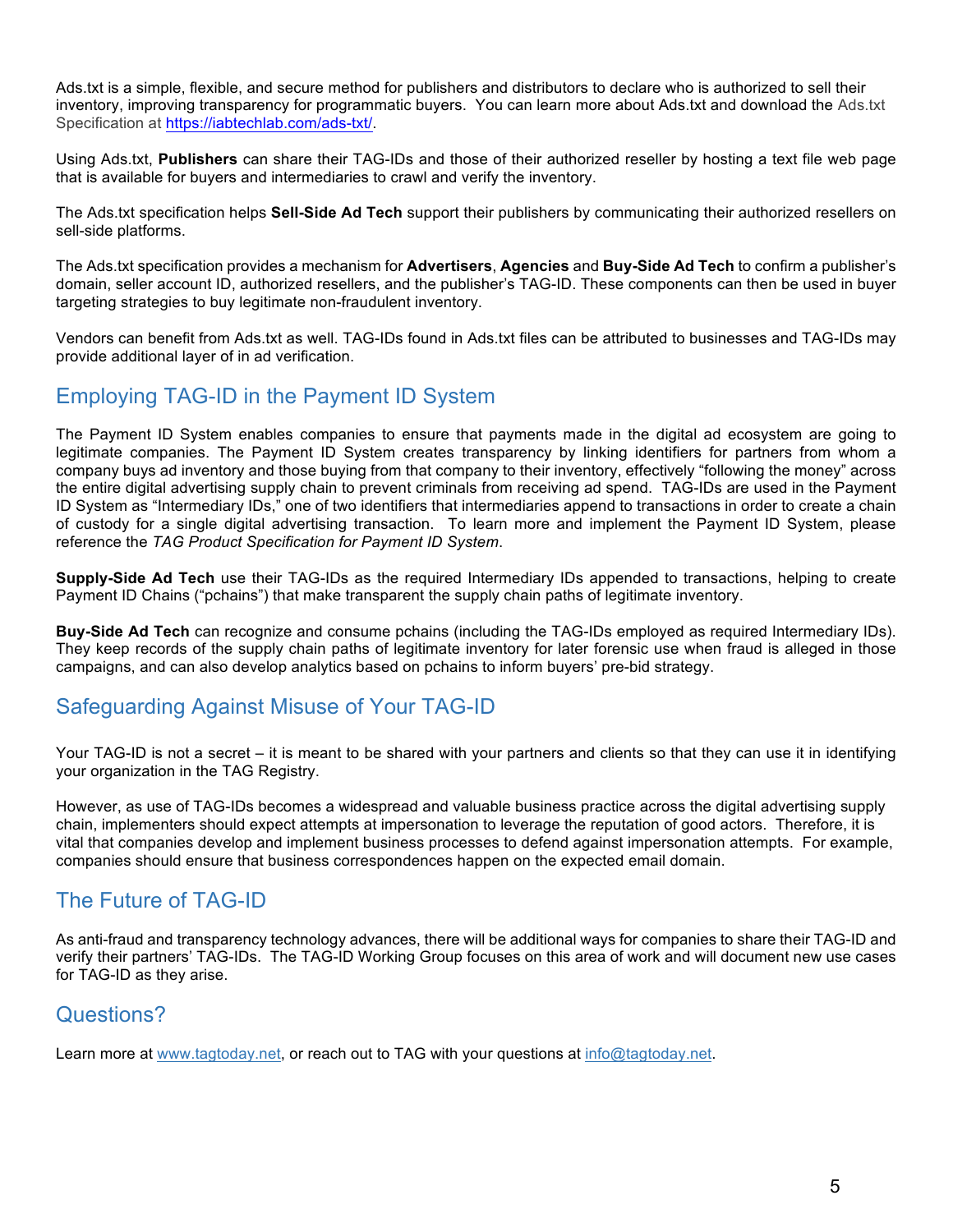

# TAG Due Process for Allegations of Non-Compliance & Appeal

Version 2.0 Released January 2018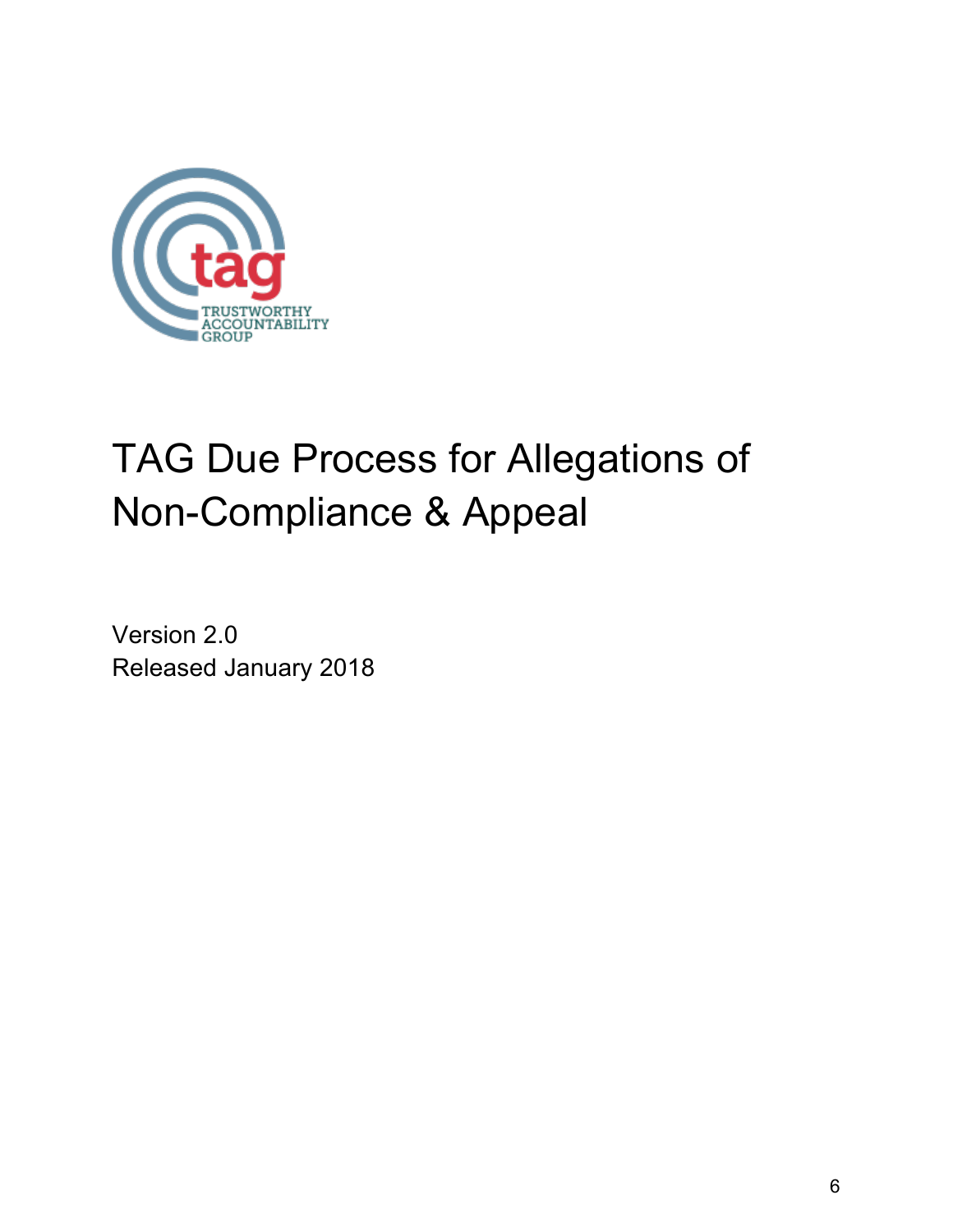## About the Trustworthy Accountability Group

The Trustworthy Accountability Group (TAG) is the leading global certification program fighting criminal activity and increasing trust in the digital advertising industry. Created by the industry's top trade organizations, TAG's mission is to:

- Eliminate fraudulent traffic,
- Combat malware,
- Prevent Internet piracy, and
- Promote greater transparency in digital advertising.

TAG advances those initiatives by bringing companies across the digital advertising supply chain together to set the highest standards.

TAG is the first and only registered Information Sharing and Analysis Organization (ISAO) for the digital advertising industry.

To learn more about the Trustworthy Accountability Group, please visit www.tagtoday.net.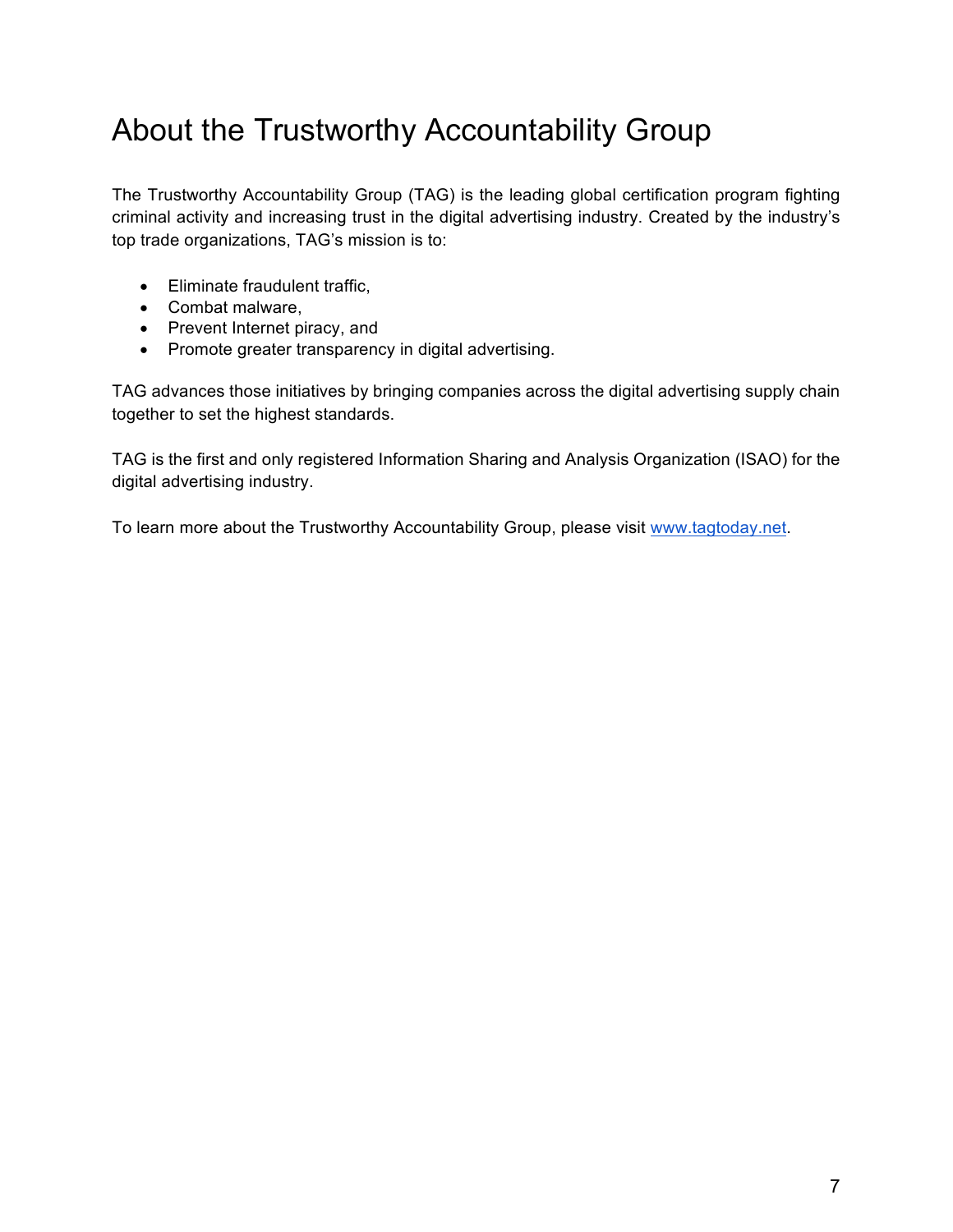## Table of Contents

|      | 1.3. Review of the Initial Decision by TAG's Complaint Review Committee  5 |  |
|------|----------------------------------------------------------------------------|--|
|      |                                                                            |  |
| 1.5. |                                                                            |  |
| 1.6. |                                                                            |  |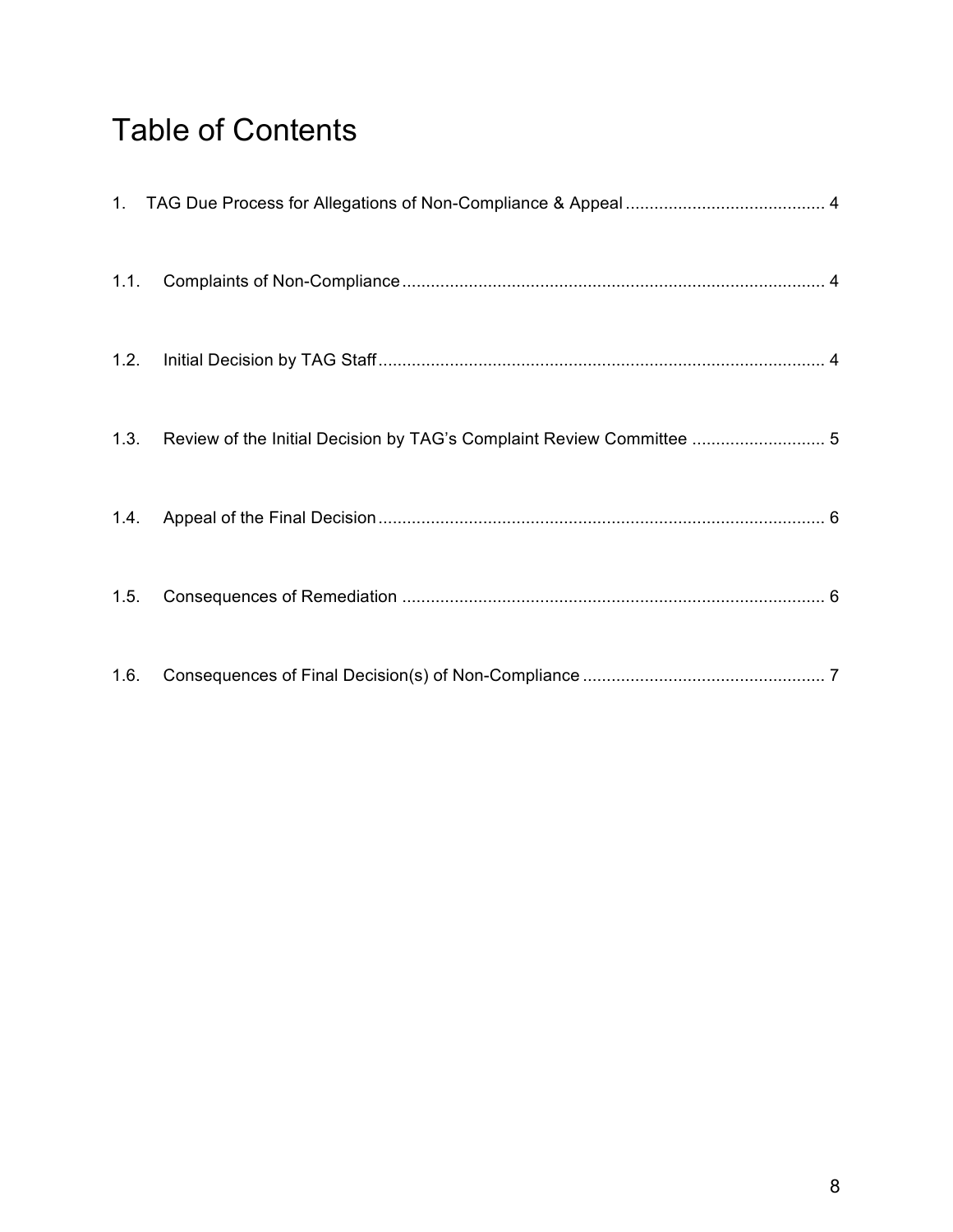## 1. TAG Due Process for Allegations of Non-Compliance & Appeal

Companies that achieve a certification seal associated with a TAG program ("Certified Companies") must meet the requirements of the applicable guidelines associated with that program. Failure to comply with those guidelines can result in consequences, including but not limited to the loss of the applicable certification and seal. Certified Companies are permitted to review allegations of non-compliance, submit rebuttal evidence, seek review of decisions of noncompliance and appeal any final decision.

All complaints, notices and briefs set forth in this process shall be submitted to info@tagtoday.net.

## 1.1. Complaints of Non-Compliance

Any company ("Complainant") is permitted to file a complaint with TAG asserting that a Certified Company failed to comply with the rules set forth in the Certified Against Fraud Guidelines (hereafter, "Complaint").

Complainant must submit specific evidence of evidence of non-compliance, and a completed TAG Certification Complaint form.

TAG's staff also is permitted to initiate a Compliant if it has a reasonable basis to believe that a Certified Company failed to comply with the rules set forth in the applicable guidelines.

## 1.2. Initial Decision by TAG Staff

Upon receipt of a Complaint, TAG will advise Certified Company in writing that a Complaint was filed against it and that it is being reviewed by TAG's staff.

TAG's staff is permitted to request, in writing, that Complainant provide additional information and clarification. TAG's staff also is permitted to review other publicly available information. Once TAG has completed information gathering concerning the Complaint, TAG will provide the Certified Company against whom the Complaint has been lodged: (i) the Complaint; (ii) any evidence concerning non-compliance; and (iii) identification of the provision in this document for which non-compliance is alleged (collectively, "Non-Compliance Allegations").

Within fourteen (14) days of receipt of the Non-Compliance Allegations, the Certified Company against whom a Complaint was lodged will have the opportunity to submit a Brief in Opposition to the Non-Compliance Allegations ("Opposition Brief"). Alternatively, Company can, in its sole discretion but subject to the limitations in Section 1.1, within seven (7) days of receipt of the Non-Compliance Allegations, choose to forgo submission of an Opposition Brief and TAG's rendering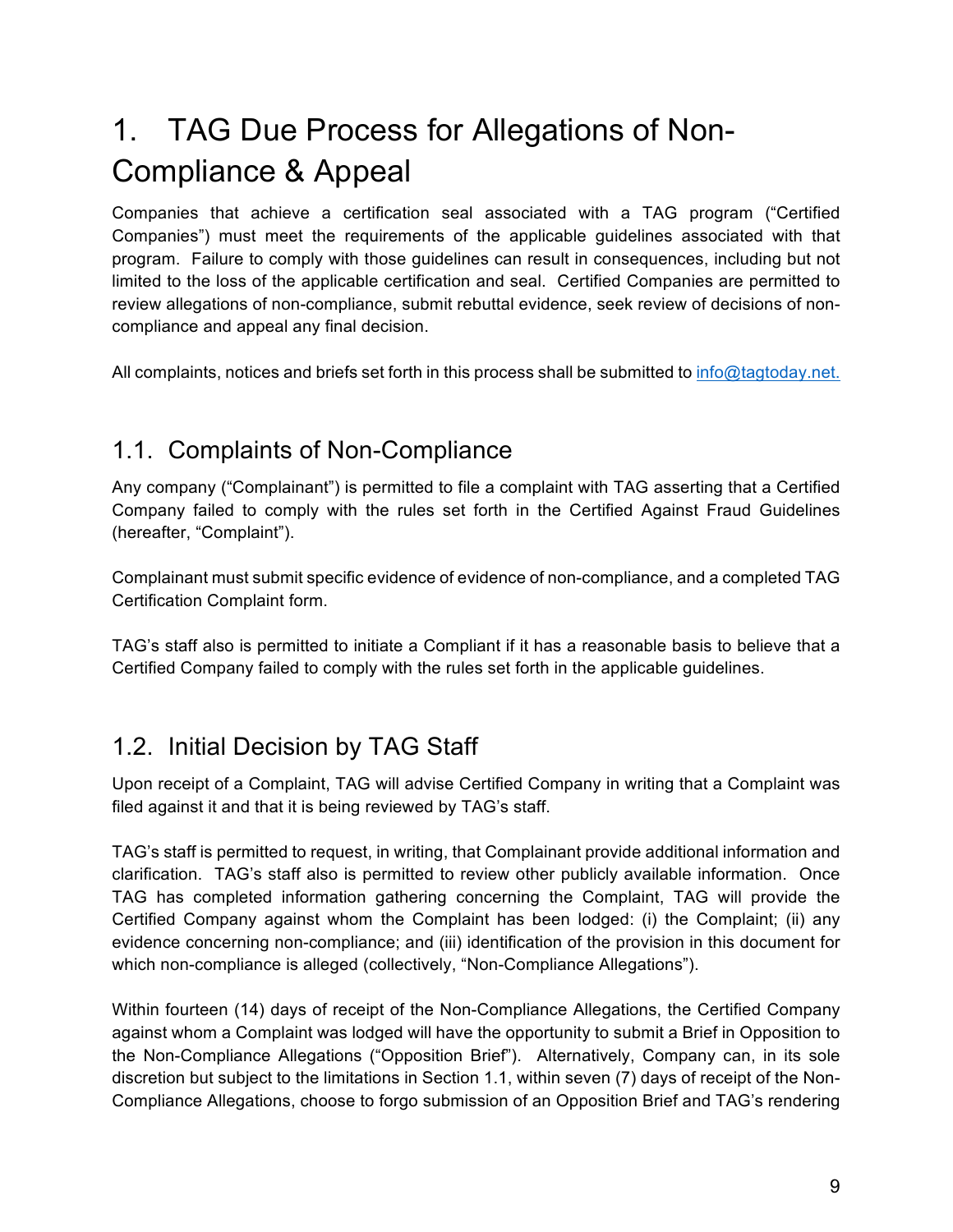of an Initial Decision and request a remediation plan from TAG. Certified Company has seven (7) days from receipt of the remediation plan to agree to its terms ("Remediation Deadline"). If the remediation plan is not agreed to, Company must submit its Opposition Brief and accompanying evidence to TAG within fourteen (14) days of the Remediation Deadline.

Within fourteen (14) days of TAG's receipt of the Opposition Brief and accompanying evidence, TAG will weigh all of the evidence using a preponderance of the evidence standard and render a decision in writing ("Initial Decision").

## 1.3. Review of the Initial Decision by TAG's Complaint Review **Committee**

A Certified Company is permitted to seek review of the Initial Decision by a 3 person panel (the "Review Committee Panel") of TAG's Complaint Review Committee, which shall be composed of 15 TAG Compliance Officers who represent a diverse cross-section of the digital advertising industry and are appointed by TAG's staff. Committee Members of the TAG Complaint Review Committee must recuse themselves in cases where the Committee Member is an employee of, vendor or client to the Complainant or Certified Company.

A Certified Company that seeks such review must submit a Notice of Request for Review of Initial Decision ("Review Notice") within seven (7) days of receipt of the Initial Decision.

Upon receipt of the Review Notice, TAG's staff will send the Complaint, all evidence concerning non-compliance, the Opposition Brief and any accompany information previously submitted by the Certified Company, as well as the Initial Decision, to the Review Committee.

Within fourteen (14) days of Certified Company's submission of its Review Notice, it must submit a Brief in Support of its Request for Review and Reversal of the Initial Decision, which shall include: (i) an explanation of why the Certified Company's believes TAG's Initial Decision is incorrect; (ii) any additional evidence it did not previously present prior to the Initial Decision; and (iii) any request for a telephonic hearing to present arguments to the TAG Review Committee and respond to questions ("Review Submission"). Such telephonic hearing, if requested, will be scheduled within fourteen (14) days of submission of the Review Brief.

Within fourteen (14) days of TAG's receipt of the Review Submission or the telephonic hearing, if applicable, the Review Committee will weigh the evidence using a preponderance of the evidence standard and render a decision ("Final Decision"). TAG's staff will assist the Review Committee in drafting the Final Decision, which must be approved by a majority of the Review Committee Panel.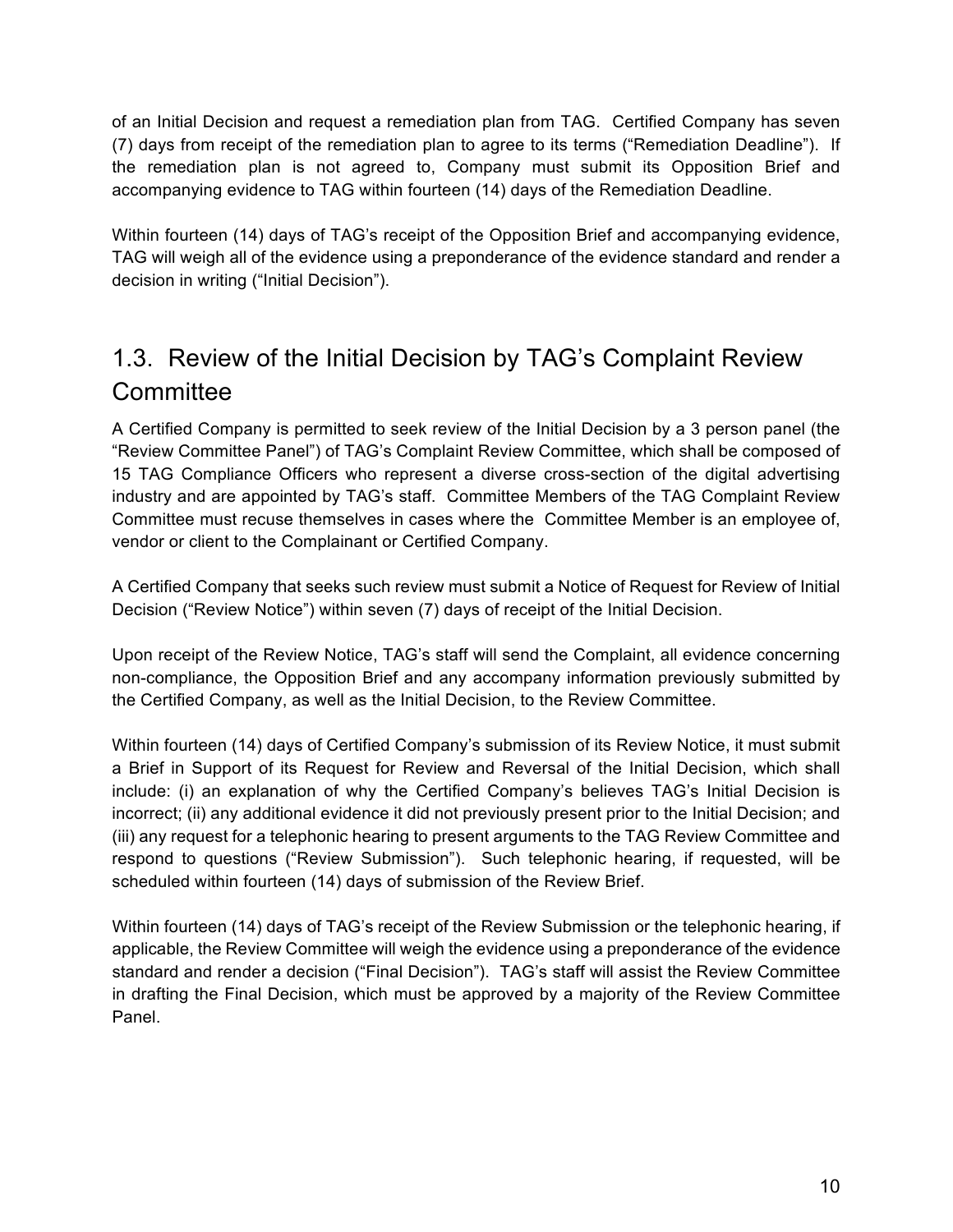## 1.4. Appeal of the Final Decision

A Certified Company is permitted to appeal the Final Decision, which will heard by Executive Committee of the Board (the "Executive Panel"). A Certified Company that seeks to appeal the Final Decision must submit a Notice of Appeal of the Final Decision ("Appeal Notice") within seven (7) days of receipt of the Final Decision.

Upon receipt of the Review Notice, TAG's staff will send to the Executive Panel copies of the Complaint, the Initial Decision, the Final Decision, the Opposition Submission, the Review Submission and all of the evidence that was collected in the prior proceedings.

Within fourteen (14) days of Certified Company's submission of its Appeal Notice, it must submit a Brief in Support of its Request for Reversal of the Initial and Final Decisions ("Appeal Brief"), which shall include: (i) an explanation of why the Certified Company's believes TAG's Initial and Final Decisions are clearly erroneous; (ii) an explanation, with factual support, of any failure to comply with the procedures set forth herein or other alleged denial of fundamental fairness in the process; and (iii) any request for a telephonic hearing to present arguments to the Executive Panel and respond to questions. Such telephonic hearing, if requested, will be scheduled within fourteen (14) days of submission of the Appeal Brief. The Certified Company is not permitted to submit any new evidence in support of its appeal.

Within fourteen (14) days of TAG's receipt of the Appeal Brief or the telephonic hearing, if applicable, the Executive Panel will determine whether the Initial Decision and the Final Decision were clearly erroneous and, if raised by the Certified Company, whether the procedures set forth herein were followed and that there has been no denial of fundamental fairness (the "Appeal Decision"). TAG's staff will assist the Executive Panel with drafting the Appeal Decision, which must be approved by a majority of the members of the Executive Panel.

## 1.5. Consequences of Remediation

The first time during a 12 month period that a Certified Company has a Complaint filed against it pursuant to Section 1.1 and chooses to remediate pursuant to Section 1.2, no consequence will be imposed.

The second time during a 12 month period that a Certified Company has a Complaint filed against it pursuant to Section 1.1 and chooses to remediate pursuant to Section 1.2, no consequence will be imposed.

The third time during a 12 month period that a Certified Company has a Complaint filed against it pursuant to Section 1.1 and chooses to remediate pursuant to Section 1.2, no consequence will be imposed; provided, however, except that no further opportunities to remediate will be permitted.